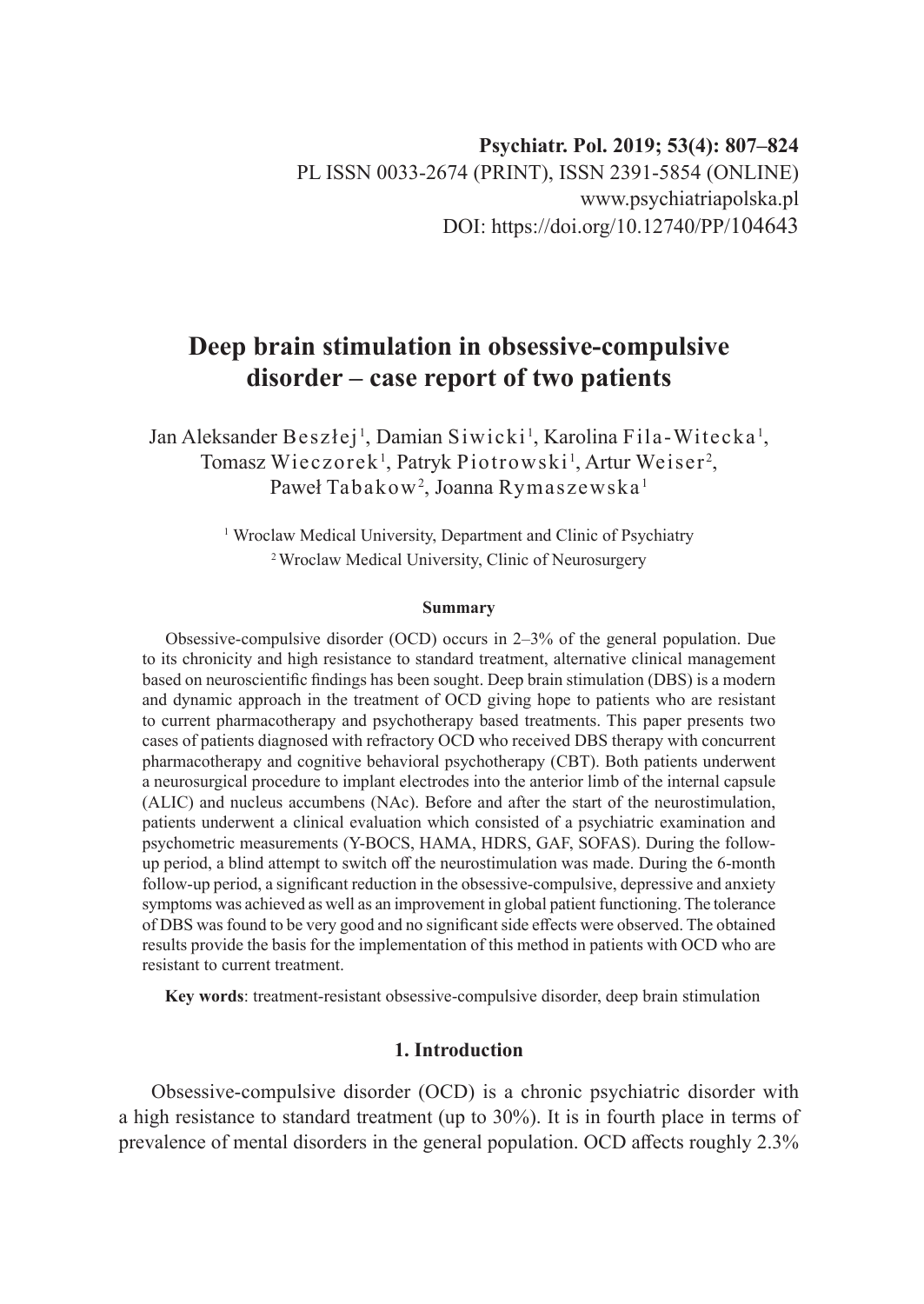of the population, while between 6 and 8% of the population demonstrate subclinical symptoms [1]. The chronicity of the illness process, severity and resistance to standard treatment places a large burden on the patients and their families resulting in a state of disability and social exclusion in about 10% of patients [2]. Deep brain stimulation (DBS) or neurosurgical ablation could potentially help alleviate symptoms associated with OCD. In this paper we present an analysis of the course of therapy of two patients who underwent DBS for the treatment of OCD.

Standard treatment of OCD includes pharmacotherapy with antidepressants as well as cognitive behavioral therapy (CBT). The first-line drugs for the treatment of OCD are antidepressants from the group known as selective serotonin reuptake inhibitors (SSRIs), given at maximum doses for at least 12 weeks. If the treatment is found to be ineffective, clomipramine is then used. Hirschtritt et al. [3] conducted a large-scale meta-analysis of controlled randomized OCD pharmacotherapy trials and found that the effectiveness of SSRIs in reducing the severity of symptoms was confirmed in between 40 and 60% of patients. This group includes patients (so-called respondents) whose clinical improvement was determined on the basis of a 25% reduction in the number of points in *the Yale-Brown Obsession and Compulsion Scale* (Y-BOCS). Attention was also drawn to the positive effect of SSRI augmentation with antipsychotic drugs (most commonly risperidone) and the importance of CBT [3].

#### **2. Cognitive behavioral therapy in OCD**

The effectiveness of cognitive and behavioral techniques in reducing the symptoms of OCD has been the subject of research for several decades [4]. Cognitive behavioral therapies usually combine cognitive techniques with exposure and ritual prevention techniques (EX/RP) and are currently considered to be the most effective in the treatment of OCD [5, 6], recommended by both the National Institute for Health and Care Excellence (NICE) [7] and the American Psychiatric Association (APA) [8]. In the context of the research into the effectiveness of DBS in the treatment of OCD, more and more authors have begun to emphasize CBT therapy as a complementary method to neurosurgical intervention. In a study by Mantione et al. [9] (2014), the authors postulated and confirmed the hypothesis that the addition of CBT interventions increases the effectiveness of DBS in the reduction of compulsive symptoms.

#### **3. DBS therapy**

In Poland (including the Department of Neurosurgery, University Clinical Hospital in Wroclaw) and overseas, DBS is used in the treatment of neurological disorders such as Parkinson's disease as well as a number of motor dysfunctions (such as essential tremor or dystonias). However, more and more centers in the world, especially in the USA and Europe, use this method to treat mental disorders. In the US, DBS has been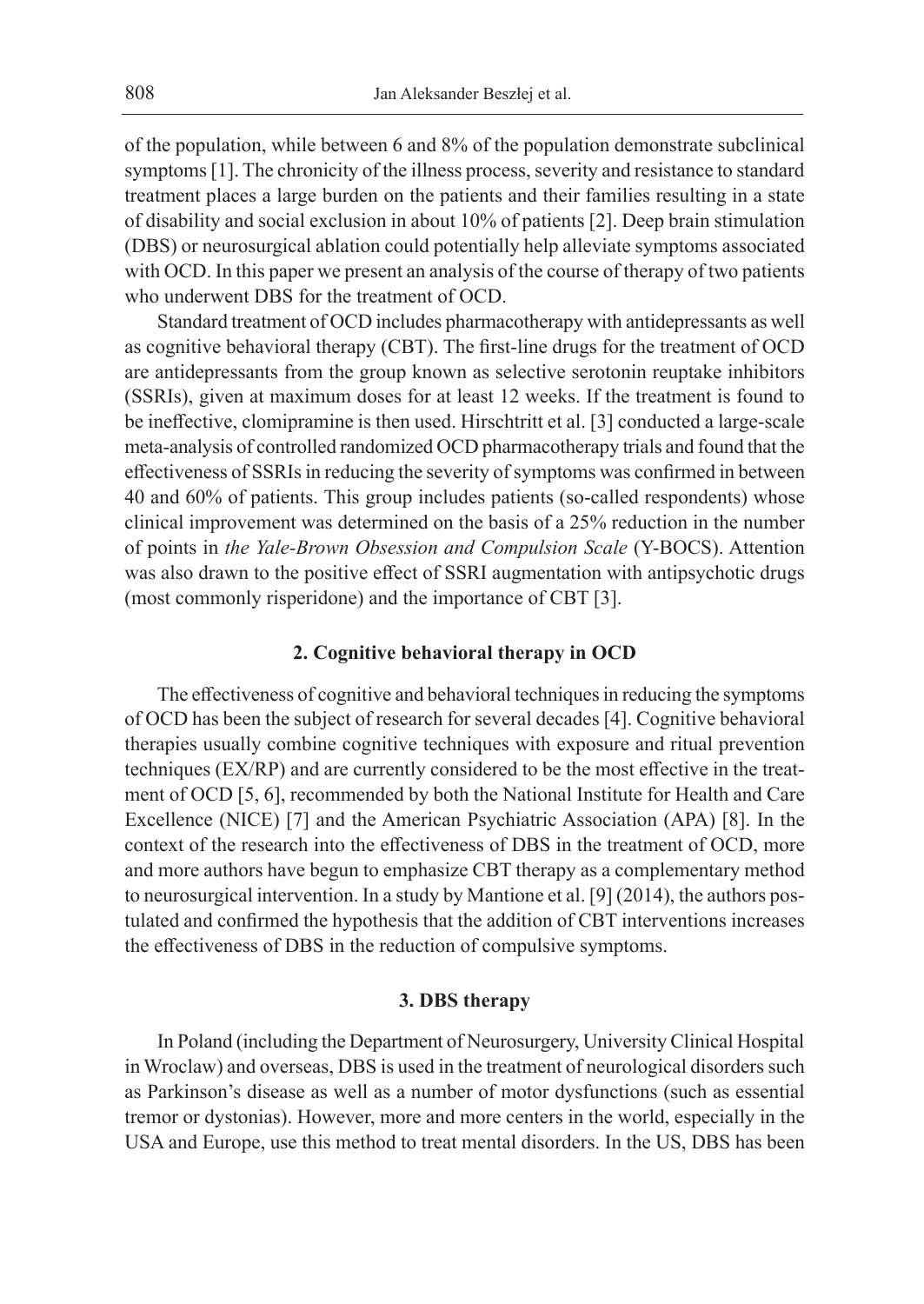registered in the treatment of OCD by the FDA since 2008. In Poland, pioneering DBS treatments in patients with OCD were performed by professor Marek Harat from the Department of Neurosurgery at the Military Clinical Hospital in Bydgoszcz.

DBS is a minimally invasive surgical procedure allowing direct modification of the activity of neuronal centers and circuits in a gradual and reversible manner. It was developed on the basis of ablative methods [10]. The first use of DBS as a therapeutic method used temporarily in humans was documented by Bekhtereva [11] in 1963, while its use as a long-term method was published by Benabid in 1987 [12].

Numerous observations have shown that by blocking the limbic system in the striatum (anterior limb of the internal capsule – ALIC, ventral capsule and ventral striatum – VC/VS, nucleus accumbens – NAc, ventral caudate nucleus – VCN, subthalamic nucleus (STN) or the inferior thalamic peduncle – ITP) may reduce the severity of symptoms in OCD, depression and Tourette syndrome [13–18].

The first DBS surgical procedures with the intention of treating refractory OCD were performed in 1999 by Nuttin [17]. The location of the electrode placement within the ALIC was identical to the location of previous capsulotomies. Subsequent studies confirmed the effectiveness of DBS compared to ablation methods, (approximately 64%), with a significantly lower risk of side effects [19, 20]. In addition, publications have reported that there were no side effects in the treatment of OCD by DBS such as chronic frontal lobe disorders, cognitive impairment or personality changes. However, mild hypomanic states were observed [19].

#### **4. A report of two case studies outlining the use of DBS in refractory OCD**

A team of researchers from the Department and Clinic of Psychiatry and the Department and Clinic of Neurosurgery, Wroclaw Medical University, underwent specialized training at a center in Amsterdam. Two psychiatrists (Prof. Joanna Rymaszewska and Dr. Jan Aleksander Beszłej), and two neurosurgeons (Dr. Paweł Tabakow and Dr. Artur Weiser), obtained Continuing Medical Training certificates in the use of DBS in obsessive-compulsive disorder. The project was registered in the Centre for the Promotion of Research, Wroclaw Medical University, and was then approved by the Bioethical Commission for its implementation. The project is a pilot study in preparation for a larger study to assess the effectiveness and safety of DBS in patients with psychiatric disorders whose pathophysiology is associated with a disturbance of functional circuits in the brain.

OCD is often referred to as a neuropsychiatric disorder as the pathology of the cortico-striato-thalamo-cortical circuits (CSTC) was discovered on the basis of neuroscientific research. Similar reports concern other disorders including major depressive disorder (MDD, according to DSM-5 criteria).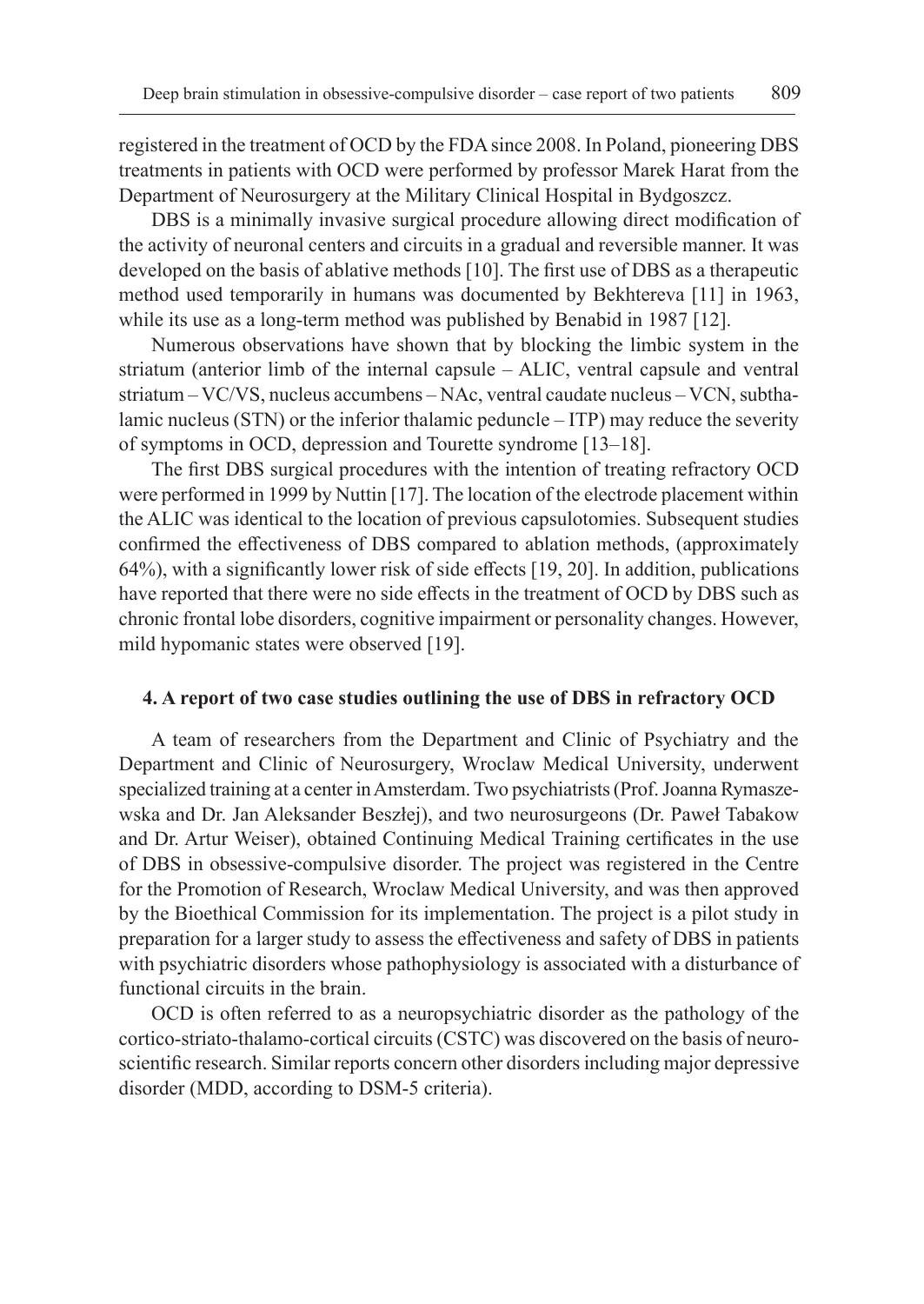# 4.1. Research methodology

Three patients with refractory OCD were recruited for the pilot study. In this paper, we present the first two patients with a diagnosis of refractory OCD, who were treated with DBS, pharmacotherapy and CBT with a six-month follow-up period after treatment.

Based on the analysis of articles published in PubMed, EMBASE, PsycINFO and training materials from the European Continuing Medical Training ('DBS & OCD', Amsterdam, Netherlands, April 2016, Course Directors – Prof. Damiaan Denys, Prof. Rick Schuurman, Chairman ECMT – Dr. Jean-Pierre Van Buyten) the following inclusion and exclusion criteria were adopted.

Table1. **Criteria for inclusion and exclusion for the use of DBS in the treatment of OCD**

| Table1. Criteria for inclusion and exclusion for the use of DBS in the treatment of OCD |                                                                                                                                  |  |
|-----------------------------------------------------------------------------------------|----------------------------------------------------------------------------------------------------------------------------------|--|
| Inclusion criteria:                                                                     |                                                                                                                                  |  |
|                                                                                         | 1. Written informed consent to undergo DBS treatment.                                                                            |  |
| 2.                                                                                      | Resistance (no or insufficient effect) to previous treatments, including:                                                        |  |
|                                                                                         | 2 treatments with selective serotonin reuptake inhibitors (SSRIs) at maximum doses for at least<br>12 weeks:                     |  |
|                                                                                         | one clomipramine treatment at maximum doses for at least 12 weeks;                                                               |  |
|                                                                                         | 1 augmentation of treatment with an atypical antipsychotic drug for at least 8 weeks;                                            |  |
|                                                                                         | 1 treatment with cognitive behavioral therapy (CBT) - at least 16 therapeutic sessions.                                          |  |
| 3.                                                                                      | Confirmation of the diagnosis and severity of the illness:                                                                       |  |
|                                                                                         | OCD diagnosis according to DSM-5criteria;                                                                                        |  |
|                                                                                         | a score of at least 28 points in the Yale-Brown Obsessive-Compulsive Scale (Y-BOCS);                                             |  |
|                                                                                         | at least five years of documented OCD treatment;                                                                                 |  |
| $\overline{\phantom{0}}$                                                                | a maximum of 45 points on the Global Assessment of Functioning Scale (GAF);                                                      |  |
| 4 <sup>1</sup>                                                                          | Other criteria:                                                                                                                  |  |
|                                                                                         | 18 to 65 years of age;                                                                                                           |  |
| $\equiv$                                                                                | IQ over 80 points.                                                                                                               |  |
| <b>Exclusion criteria</b>                                                               |                                                                                                                                  |  |
| 1.                                                                                      | Co-morbidity of the following mental disorders:                                                                                  |  |
|                                                                                         | psychotic disorders, bipolar disorder, autism, severe personality disorders, addiction to a psychoactive<br>substance, dementia. |  |
|                                                                                         | 2. Unstable general physical condition, including diseases of the central nervous system, such as:                               |  |
|                                                                                         | - epilepsy, Parkinson's disease, multiple sclerosis.                                                                             |  |

3. Pregnancy.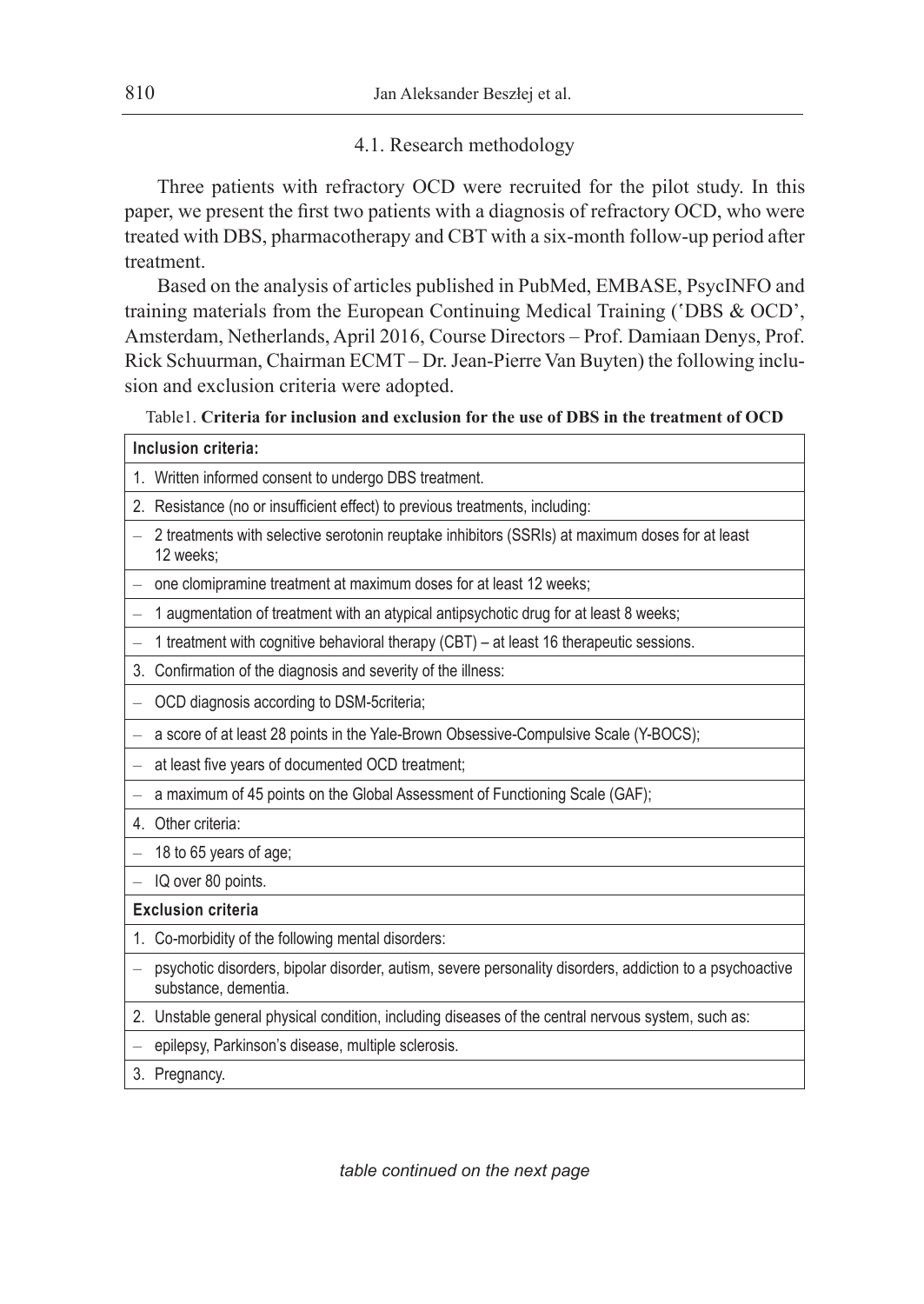In the second stage, patients were qualified for surgery by the neurosurgical team, taking into account the contraindications listed in Table 2.

#### Table. 2. **Neurosurgical contraindications for DBS implantation**

| Contraindications for neurosurgical procedure: |                                                                                                                                                                                            |  |
|------------------------------------------------|--------------------------------------------------------------------------------------------------------------------------------------------------------------------------------------------|--|
|                                                | organic brain diseases: high degree of cortical and subcortical atrophy of the brain, hydrocephalus,<br>a history of skull or brain surgery or brain injuries with intracranial hematomas; |  |
|                                                | neoplasms of the body and central nervous system;                                                                                                                                          |  |
|                                                | presence of active inflammatory processes or prolonged antibiotic therapy;                                                                                                                 |  |
|                                                | active anticoagulant therapy;                                                                                                                                                              |  |
|                                                | congenital or acquired hemorrhagic diathesis (e.g., hemophilia, thrombocytopenia, vascular sclerosis);                                                                                     |  |
|                                                | congenital or acquired immunodeficiency;                                                                                                                                                   |  |
|                                                | unstable diseases of the cardiovascular system (ischemic heart disease, uncontrolled hypertension,<br>atrial fibrillation);                                                                |  |
|                                                | - skin and connective tissue diseases (systemic lupus, psoriasis, atopic dermatitis, etc.);                                                                                                |  |
|                                                | endocrine diseases (e.g. diabetes, unstable thyroid function, Cushing's disease and syndrome, etc.);                                                                                       |  |
|                                                | asthma or COPD;                                                                                                                                                                            |  |
|                                                | bedsores.                                                                                                                                                                                  |  |
|                                                |                                                                                                                                                                                            |  |

#### 4.2. Neurosurgical procedure

The neurosurgical procedure was performed to place multi-contact electrodes into the ALIC and NAc. Stimulation blocking these areas of the brain is designed to reduce pathologically hyperactive CSTC neuron circuits. Single-channel stimulators were used for the study. The electrodes were connected subcutaneously to the neurostimulators implanted in the left and right subclavian regions. Implantation of the electrodes into both hemispheres of the brain took place concurrently. The location of electrode placement was decided upon the basis of a pre-operative MR examination of the head, coordinates of the electrode placement location are available in the literature, and neurophysiological measurements (measurement of the local impedance of the brain).

Electrode implantation was performed under local anesthesia using the awake craniotomy approach (with the use of dexmedetomidine), while neurostimulator implantation was performed under full anesthesia. The position of the electrodes during the surgery was controlled intra-operatively with the help of X-ray imaging techniques. Post-operative care involved daily examination of the incision sites, up to and including suture removal.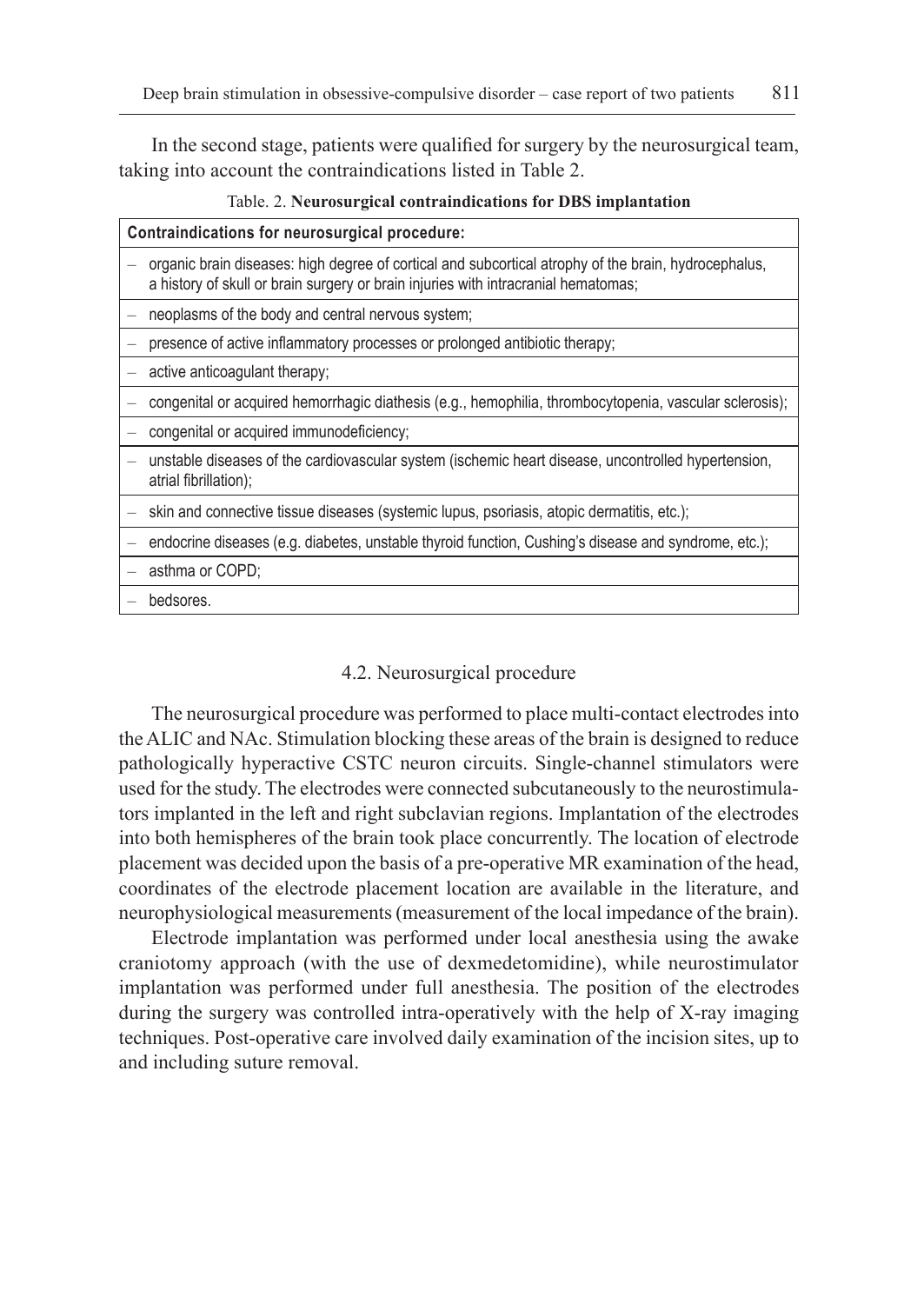# 4.3. Stimulation and evaluation of DBS effects during follow-up appointments

Stimulation was initiated up to 3 weeks after the implantation of the second stimulator. Both stimulator were activated simultaneously, initiating the stimulation in both brain hemispheres. The psychological and physical condition of the patients was regularly assessed during follow-up appointments: before the DBS procedure and every 2 weeks for the first four months, and then once a month after that. The appointments included a mental state assessment, assessment of brain stimulation parameters with possible adjustment of the stimulation parameters with the use a dedicated programmer. The eventual correction of the stimulation parameters took place after assessment by the psychiatric team. During each appointment, an assessment of any side effects was also made. During the course of DBS, pharmacotherapy was maintained (Patient 1: sodium valproate with valproic acid – 300 mg, fluvoxamine – 300 mg, perazine – 100 mg, quetiapine – 100 mg, mirtazapine – 30 mg; Patient 2: sodium valproate with valproic acid – 900 mg, fluoxetine – 60 mg) and patients had access to CBT.

Specific scales were used to assess the following parameters:

- severity of obsessive and compulsive symptoms *the Yale-Brown Obsessive-Compulsive Scale* (Y-BOCS) – criteria for response to treatment: a reduction of 35% of points on a scale represented a significant improvement;
- severity of depressive symptoms *the Hamilton Depression Rating Scale* (HDRS) –Improvement criteria: a 35% reduction in points on the scale would represent a significant improvement in symptoms;
- severity of anxiety symptoms *the Hamilton Anxiety Rating Scale* (HAMA);
- level of social and occupational functioning *the Global Assessment of Functioning* (GAF) or *the Social and Occupational Functioning Assessment Scale* (SOFAS);
- personality assessment *the Structured Clinical Interview for DSM IV* SCID-II) and the NEO-PI-R *Personality Inventory*.

# **5. Case 1**

#### 5.1. The pre-DBS implantation phase

Our first case is that of an unmarried, childless, 38-year-old woman, with concomitant diagnoses of Graves' disease, allergic rhinitis and luteal insufficiency. She attained a degree in pedagogic studies at university, however, she was never employed as a teacher. Her father was diagnosed with a depressive disorder and alcohol dependency, her paternal grandmother suffered from recurrent depression.

Her first symptoms of OCD appeared at the age of 16. At that time she would suffer from obsessions of an erotic nature and difficulties in decision making. Her compulsions took the form of intrusive contact and harassment of the people with whom she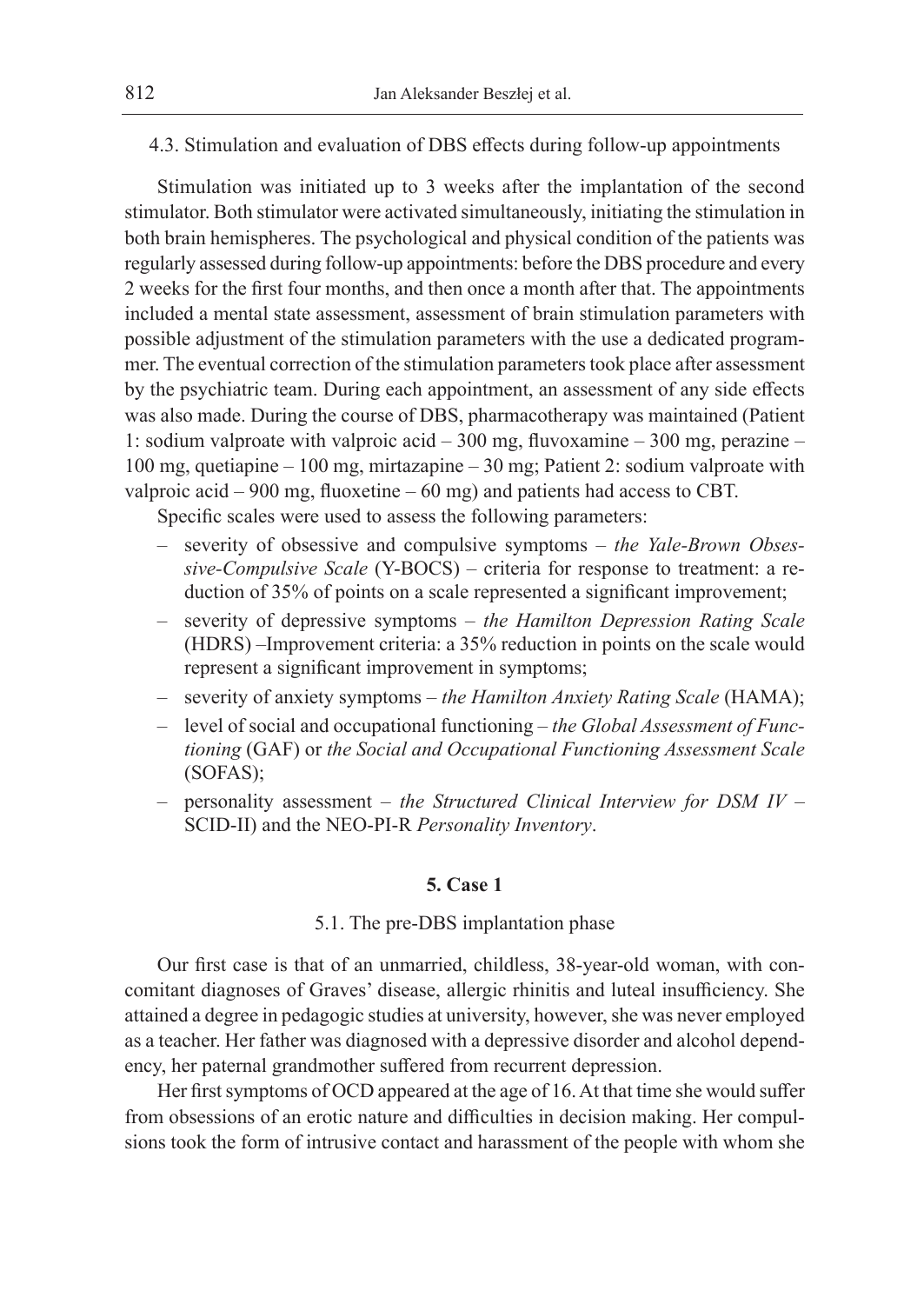had an erotic fascination (in person or by telephone) after which she would feel guilty. She also reported obsessive fears of a religious nature relating to committing sinful acts – she would then pray compulsively and attend confession several times a day. She first visited a psychiatrist aged 21, which led to a diagnosis of OCD and treatment. At this time, the patient also started the first psychotherapy. During treatment, the compulsions changed their form – the patient developed a compulsion related to frequent restroom visits to urinate, this was accompanied by repeated wiping, which would lead to bleeding. She would also repeatedly check whether the gas installation in her home was switched off or if her taps were leaking. Significant difficulties in making even trivial decisions persisted. She never undertook any form of employment after graduation, in the following years her general ability to function deteriorated. Throughout the course of the disorder, she often suffered from depressed mood and increased anxiety secondary to her OCD symptoms.

During the 17-year treatment period from her diagnosis, she was treated with fluoxetine, sertraline, citalopram, fluvoxamine, and clomipramine. Several antipsychotic drugs of both generations as well as mood stabilizers. However, pharmacotherapy and CBT only brought about a partial improvement in her symptoms.

The patient met all the criteria for the initiation of DBS therapy, including severity of symptoms (35 points on the Y-BOCS scale), severely impaired functioning (35 points on the GAF scale) and resistance to pharmacotherapy and CBT. No contraindications for the procedure were noted. After obtaining comprehensive information regarding treatment, she gave written consent for the procedure to take place.

Bilateral implantation of the electrodes into the ALIC and NAc was performed. The lowest electrode contact was placed in NAc, the other three in the ALIC. Two non-rechargeable, single channel MedtronicActiva SC neurostimulators were connected. Bilateral stimulation was initiated 3 weeks after the neurosurgical procedure. The initial parameters were: voltage 3.5 V, pulse bandwidth 90 μs, frequency 130 Hz.

#### 5.2. Results of the control tests

In the initial weeks of neurostimulation after surgery, there was a marked improvement in mood (HDRS), anxiety levels (HAMA) and the patient's activity scores (GAF). The severity of OCD symptoms gradually decreased, reaching their lowest level 2.5 months after the start of the neurostimulation (16 points in the Y-BOCS, a 54% improvement from baseline, which meets the criteria for treatment effectiveness), using the following parameters: voltage 4.5 V, bandwidth 150 μs, and frequency 130 Hz. Her obsessions of an erotic and religious nature showed a reduction in intensity, however, some of the previously described compulsions remained, but with a marked reduction in intensity. The patient took up employment as a cleaner, unfortunately the employment period lasted only a few weeks. During subsequent follow-up appointments, the Y-BOCS score again increased to 26–28 points despite a further increase in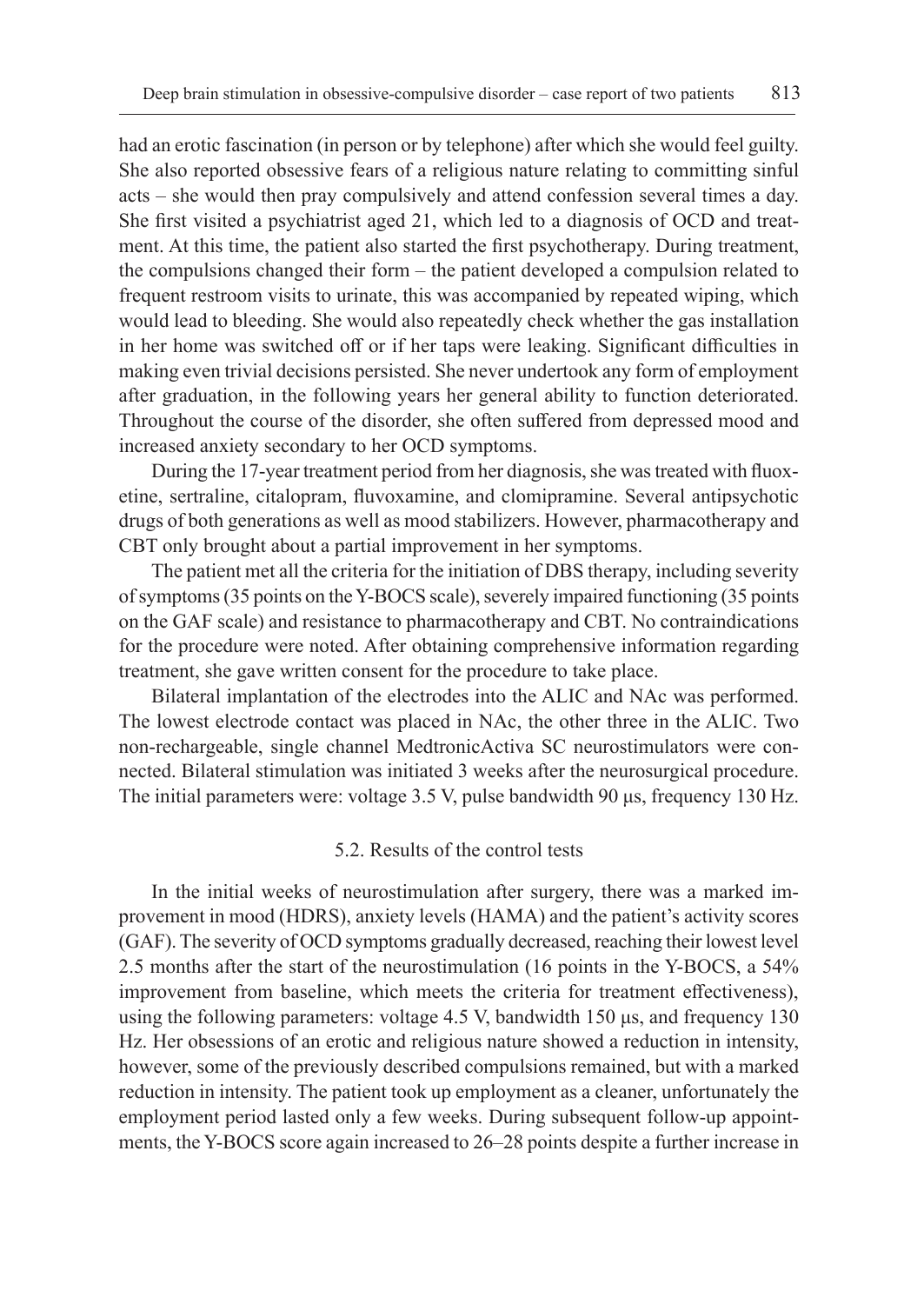

Figure 1. **Results of the individual scales (HDRS, HAMA, Y-BOCS, GAF) before implantation and during the 6-month follow-up period, including stimulation parameters and values before the start of the neurostimulation (START) and after cessation of the neurostimulation – OFF**

HDRS – Hamilton Depression Rating Scale; HAMA – Hamilton Anxiety Rating Scale; Y-BOCS – Yale-Brown Obsessive-Compulsive Scale; GAF – Global Assessment of Functioning

neurostimulation parameters. New obsessions occurred – related to finding a romantic partner, employment and a pet – and she would then devote several hours a day to searching the internet to fulfill these obsessions. She would also purchase dogs or adopt them from animal shelters and then return them several weeks later.

During periods of employment, the patient was assessed on the GAF scale scoring 60 points, however, the values in subsequent measurements fluctuated between 50–65 points (with a decrease to 30 points after temporary switching off the stimulation). Similar variability was observed in the HDRS and HAMA scales. On *the Hamilton Depression Rating Scale* (HDRS) used to assess depressive symptoms, the patient scored 15 points during the qualification phase of the study, this dropped to 8 points during the first evaluation conducted after the neurostimulation was initiated, and then subsequently rose to 13 points at the twelfth evaluation. The fluctuation of HDRS results during the observation period varied between 1 and 31 points, with results predominately in the range of 8–10 points. Before the start of the neurostimulation the patient scored 11 points on the HAMA scale used to assess anxiety symptoms, with a decrease of 5 points during the first evaluation after the stimulation was initiated and a further increase to 9 points at the twelfth evaluation. Fluctuation of results on the HAMA scale during the observation period fluctuated between 1 and 28 points.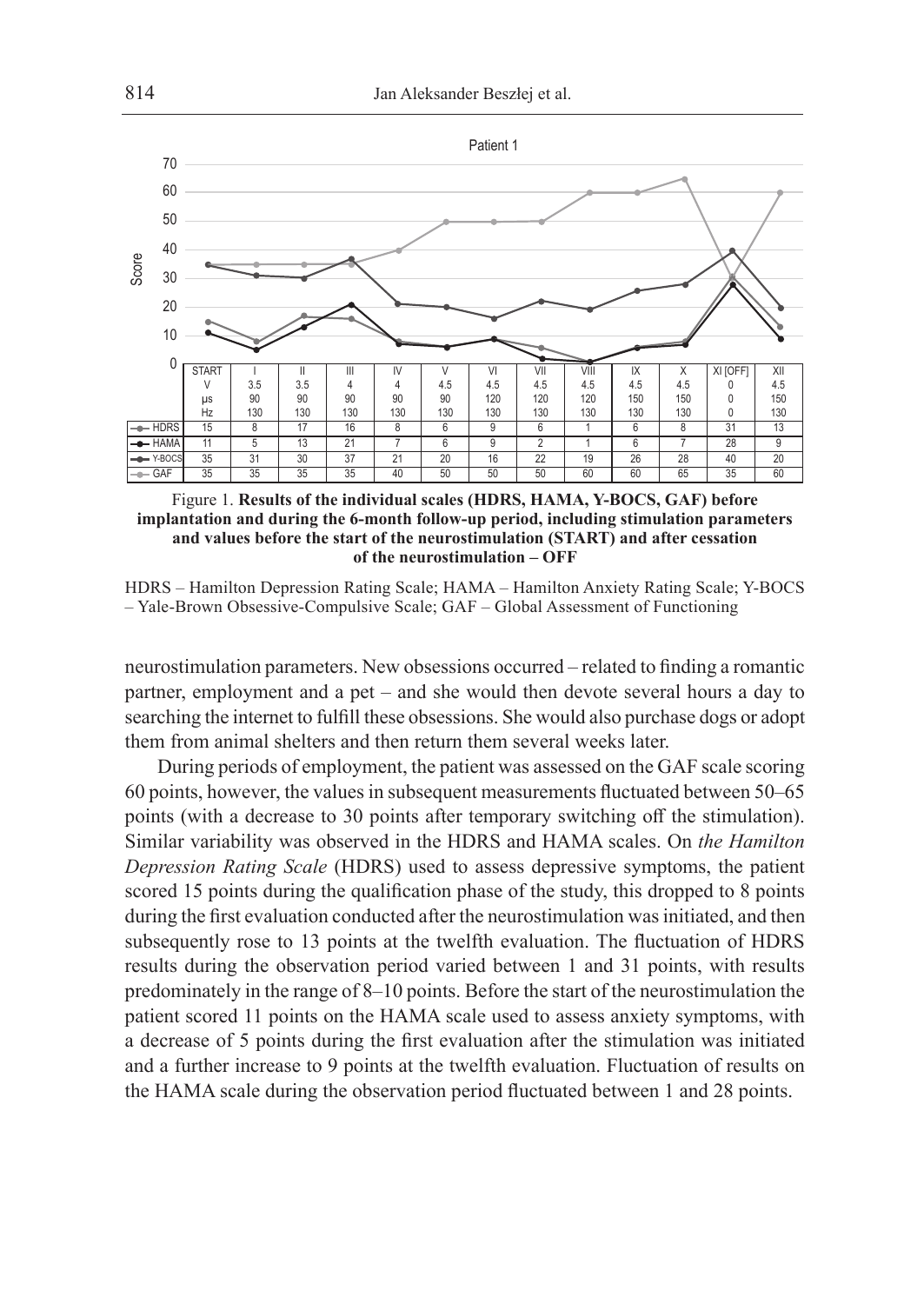#### 5.3. Cognitive behavioral therapy

At the time of starting DBS, the patient had been undergoing therapy for several years, mainly using the integration model. She took part in the CBT program at the university center about 2 months after the start of the neurostimulation. A significant portion of the initial sessions were devoted to building the patient's motivation for therapy. The goals formulated by the patient during this period were unrealistic. There was poor cooperation during CBT sessions, the patient also reported a lack of motivation to continue treatment. She would make excuses to reschedule follow-up appointments, (e.g., a job interview on the same day) or avoid them altogether (because she 'overslept'). At home she was very inactive, spending large amounts of time in bed (up to 12 hours a day) also she was very reluctant to help her family in everyday household activities. Sleep hygiene rules were repeatedly explained to the patient, which she did not follow.

Factors hindering therapeutic work included: poor insight into the cause of her symptoms, duration of the disorder, difficulty in recalling and formulating obsessive thoughts, cognitive limitations including high attention fatigue, difficulty with focusing and maintaining attention during meetings, a tendency to passive-aggressive and avoidant behavior, such as not completing home therapy assignments. During therapeutic sessions, the patient was partially motivated to work on reducing compulsive behaviors. With the passage of time the patient became more cooperative and willingly undertook exercises involving exposure and response prevention, as well as performing independent therapy at home. Along with the increase in the number of exercises undertaken by the patient a decrease in anxiety during exposure was also observed. In the period from November to January 2018, the patient eventually participated in 10 out of 14 meetings with the CBT therapist, which gives a turnout of about 71%. Finally, after several unsuccessful attempts to make contact, the patient gave up her therapy at the end of April 2018, justifying her decision by taking another job.

# 5.4. Attempt to turn off the neurostimulator

At the end of the 6-month follow-up period, an attempt was made to switch off the neurostimulator. During one of the scheduled appointments, the neurosurgical team (P. Tabakow, A. Weiser) turned off the neurostimulation, without informing either the patient or the team of psychiatrists taking part in the study (J. Rymaszewska, J. Beszłej, P. Piotrowski, D. Siwicki, T. Wieczorek). The patient reported a sudden increase in anxiety and mood deterioration within a few hours of disabling the stimulator. In the following hours the frequency and severity of her obsessive-compulsive symptoms increased, and she started having suicidal thoughts. The patient was admitted to the Clinic of Psychiatry, where the stimulation was restored. On admission, the severity of OCD symptoms was estimated at 40 points on the Y-BOCS, anxiety on 28 on the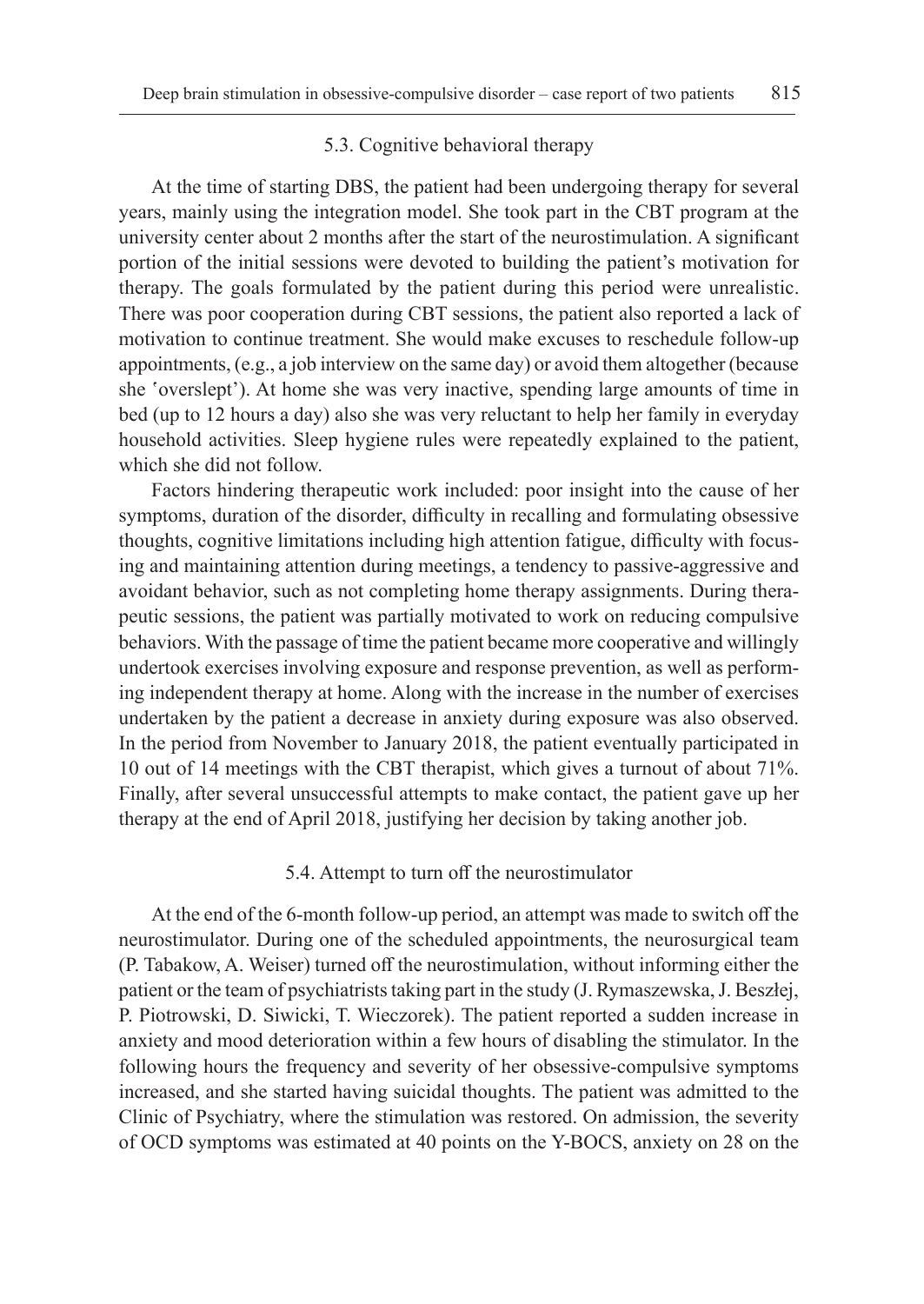HAMA scale and depression on 31 on the HDRS (Figure 1: XI 'OFF' evaluation). After restarting stimulation, a very rapid dissipation of symptoms was observed. After hospitalization the results on the scales decreased in relation to the initial assessment: up to 20 points on the Y-BOCS (reduction of 35%), 9 points on the HAMA scale (reduction of 11 %) and 13 points on the HDRS (reduction of 13%) (Figure  $1 - XII$  evaluation).

#### **6. Case 2**

# 6.1. The pre-DBS implantation phase

Patient 2 is a 28-year-old single male, childless, educated to a secondary school level, he started studying to become a paramedic but dropped out 3 times due to his OCD and issues related to social anxiety, after which he did not continue his education, nor did he pursue any form of employment. Currently he lives alone, is financially dependent on his parents, and is periodically assisted by his grandmother. He does not suffer from any physical ailments. No significant family history of mental illness was noted.

The patient reported the first onset of OCD symptoms at the age of 8, when he started experiencing obsessive thoughts of a religious and blasphemous nature. At the age of 11 years, he started experiencing symptoms of anxiety related to his obsessive thoughts, e.g., 'a fear of death'), after which compulsive symptoms also appeared, including the compulsion to repeat certain activities, 'annulment rituals' (e.g., the need to raise a glass repeatedly in response to an obsessive thought related to death as not to die). The number of different types of obsessive thoughts grew with age. At around 13 he started experiencing obsessions related to a 'fear of being poisoned'. Despite attempts to hide his symptoms, over time they worsened to the point that at the age of 15 they were clearly visible to the patient's family. The aforementioned symptoms had a significant impact on his overall functioning – the amount of time spent completing day to day activities increased exponentially, e.g., coming home from school took 3 hours, preparing to leave the house or changing clothes after returning from school took about an hour. During this period, the patient was taken to see a mental health specialist, he was then diagnosed with OCD and started on pharmacological treatment.

Since the age of 15 he was treated with antidepressants (fluvoxamine, clomipramine) as well as mood stabilizers and antipsychotic medication (in order to augment the effects of SSRIs and tricyclic antidepressants). However, the treatment was found to be ineffective or only brought about short term improvement in symptom severity. The patient also undertook CBT therapy several times (2 years in total), without significant improvement.

The patient applied for the research project, mainly due to the severity of his symptoms in the form of obsessive religious thoughts and accompanying compulsive rituals, both related to the cancellation of thoughts as well as the repetition of activities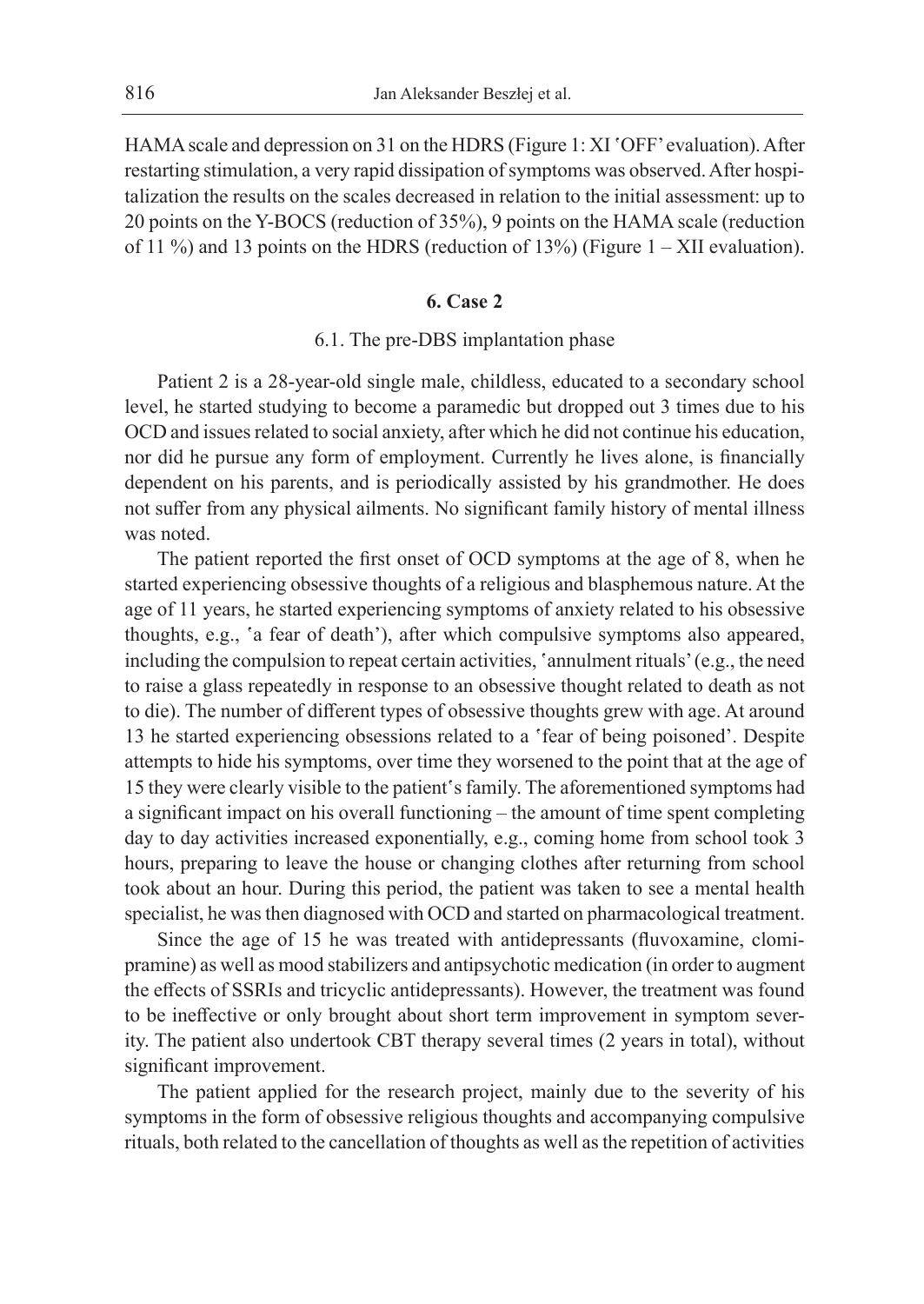or the postponement of their performance. He also reported a significant reduction in overall functioning, inability to take up employment and social anxiety with somatic symptoms. Symptoms persisted despite the use of fluoxetine, valproate and trazodone in treatment. In psychometric tests, he scored 28 points on the Y-BOCS and 45 points on the SOFAS scale. The ineffectiveness of the previously used pharmacological and psychotherapeutic treatment was confirmed by medical documentation provided by the patient.

# 6.2. DBS implantation

In cooperation with a team of neurosurgeons, after excluding contraindications to perform the procedure, the patient was qualified for surgical implantation of neurostimulation electrodes for DBS. The target stimulation area was selected as in the case of the previous patient, using the same devices for neurostimulation. No complications related to the surgery were noted. Three weeks after the implantation of the second neurostimulator, neurostimulation was initiated using the following parameters: voltage 3.0V, pulse width 60 µs, frequency 130Hz.



Figure 2. **Results of the individual scales (HDRS, HAMA, Y-BOCS, GAF) before implantation and during the 6-month follow-up period, including stimulation parameters and values before the neurostimulation (START) and after cessation of the neurostimulation – OFF**

HDRS – Hamilton Depression Rating Scale; HAMA – Hamilton Anxiety Rating Scale; Y-BOCS – Yale-Brown Obsessive-Compulsive Scale; GAF – Global Assessment of Functioning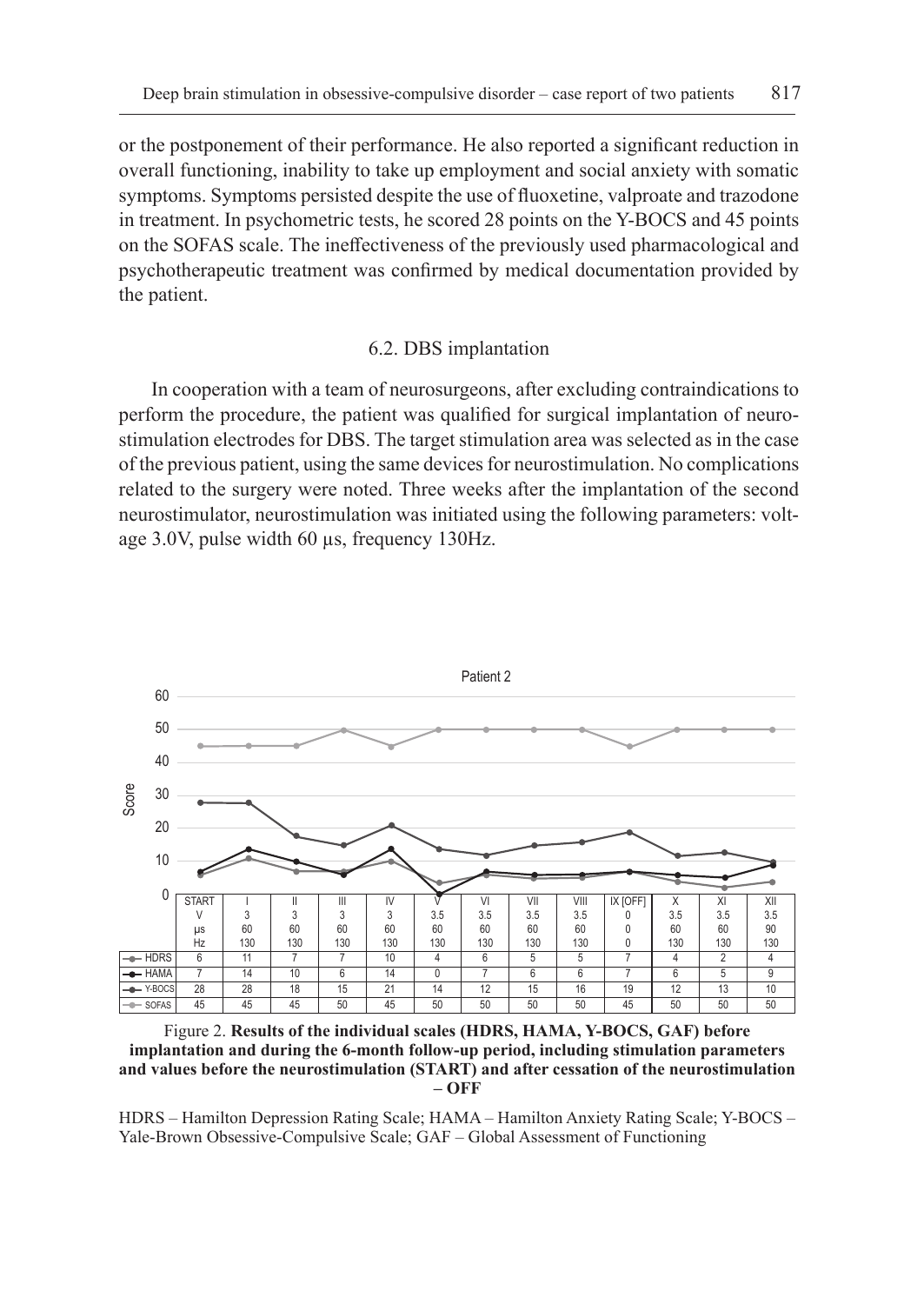#### 6.3. Control appointments

A clinical efficacy evaluation was carried out according to predetermined time frames. During the first control visit, the patient reported a feeling of general well-being with respect to the surgical procedure, but with no improvement in psychopathological symptoms. In the psychometric evaluation, the results of the Y-BOCS and SOFAS were analogous to the results obtained before the procedure – 28 points and 45 points respectively, however, there was a deterioration in the symptoms of his anxiety score, measured using the HAMA scale (from 6 points before the start of stimulation to 11 points), and depressive symptoms, measured using the HDRS (from 7 points before stimulation to 14 points).

However, an improvement in psychopathological symptoms was seen during the following control appointment. According to the patient's reports, he experienced a reduction in the number and frequency of compulsive activities, as well as activities carried out in order to mitigate obsessive thoughts, as well as the need to repeat said activities. There was a reduction in all three symptom categories in relation to the initial assessment: to 18 points on the Y-BOCS (reduction of 36%); to 10 points on the HAMA scale (reduction of 29%) and to 7 points on the HDRS (reduction of 36%). The SOFAS score remained at 45 points (no significant improvement in general functioning and activity was observed). The improvements reported by the patient persisted into the following weeks, a further reduction in OCD symptoms (Y-BOCS after 5 weeks – 15 points) and anxiety symptoms (HAMA – 6 points) was observed as well as improvement in overall functioning (SOFAS after 5 weeks – 50 points), however, without changes in depressive symptoms (HDRS – 7 points).

The patient began to undertake more everyday household activities, managing to refrain from 'deferring', he was more and more willing to leave his apartment, he expressed satisfaction with the improvement he observed. After two weeks, the patient complained of a deterioration in his mental state, he noticed a reduced ability to control his compulsions, an increase in their frequency and a secondary decline in overall activity. Deterioration was recorded over all measured categories, including the Y-BOCS score – with an increase to 21 points, SOFAS – a decrease to his initial score of 45 points, an increase in his HAMA score to 14 points and in the HDRS score to 10 points. It was then decided to modify the stimulation parameters, increasing the voltage from 3 V to 3.5 V. This modification resulted in the return to the previously observed improvements – the patient's condition over the following weeks, until the stimulation was halted, remained fairly stable (Y-BOCS in the range of 12–16 points and SOFAS at 50 points, HAMA from 0 to 6 points and HDRS from 4 to 6 points).

Despite the improvement, the patient did not undertake any form of employment, attributing it to his persistent symptoms of social anxiety. During the follow-up appointments no changes were made to his pharmacotherapy.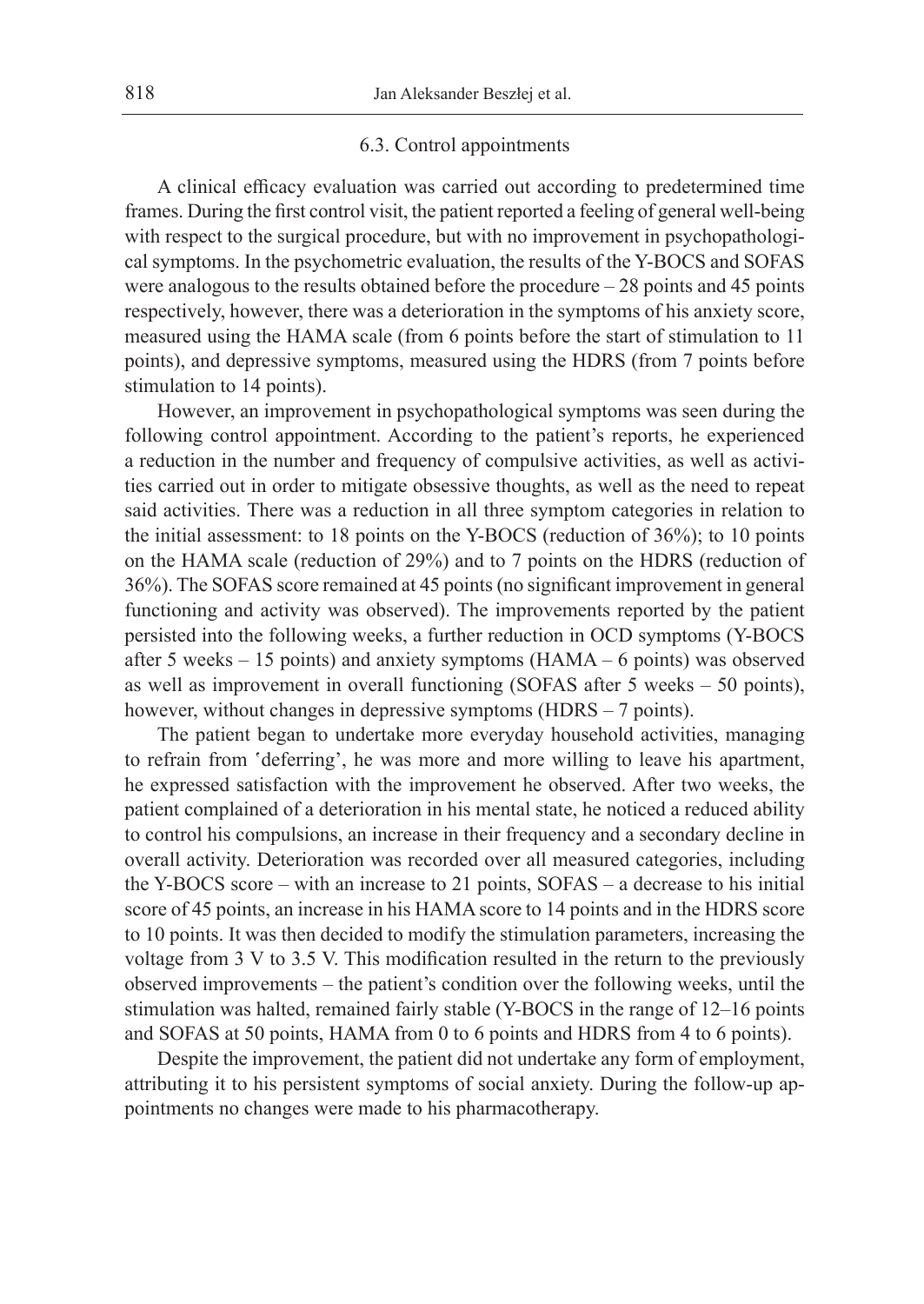#### 6.4. CBT psychotherapy

Due to the fact that at the time of the study he was already undergoing individual cognitive behavioral therapy for a year, he remained with his current therapist. In the absence of more objective (derived from the therapist) data in relation to the patients' therapy, the description of the therapy sessions is based on accounts from the patient himself. According to the patient's description, the therapeutic process in which he participated was similar to that of the first case study. He performed home exercises such as exposure to anxiety inducing stimuli related to the content of his obsessive thoughts, this had no significant effect on the reduction of his symptoms. As a result of the high level of anxiety associated with his obsessions related to religious and blasphemous content, the patient had considerable difficulty in undertaking exposure exercises and tasks related to these obsessions. Similarly, to patient 1, after switching on the stimulation, the patient was more willing to undertake exposure assignments, which were aimed at reducing compulsions while also completing them with greater ease, at home, however, the total number of obsessions reduced only slightly. Similarly to patient 1, patient 2 eventually discontinued the therapy in April 2018 (about 4 months after turning on the stimulation).

#### 6.5. Attempt to turn off the neurostimulator

As in the previous case study, at the end of the observation period, a blind test was undertaken to switch off the neurostimulator, while maintaining the same procedure. The patient observed a change in mental state 3 days after turning off the neurostimulation. What prevailed over a short period of time was a loss of control over his compulsions, an intensification of the need to control his obsessive thoughts as well as the frequency of said thoughts. At this time the patient withdrew from his daily activities. The peak intensity of the symptoms occurred one week after switching off the neurostimulation, after which it stabilized, however, the intensity of the aforementioned symptoms was lesser than before implantation of the neurostimulator. Two weeks after switching off the stimulation, the Y-BOCS score increased to 19 points (a reduction of 32% compared to the pre-implantation score), the SOFAS score decreased to 45 points (no change in relation to the pre-implantation score), and slight increase in symptoms on the HAMA scales (7 points – an increase of 17% compared to pre-implantation) and HDRS score (7 points – analogous to pre-implantation) was observed (Figure 2: IX evaluation 'OFF'). Resuming the neurostimulation resulted in a return to the previously obtained improvements in symptoms (Y-BOCS – 12 points, SOFAS – 50 points, HAMA – 6 points, HDRS – 4 points) (Figure 2: X evaluation). The patient's mental state remained relatively stable until the end of the 6-month observation period.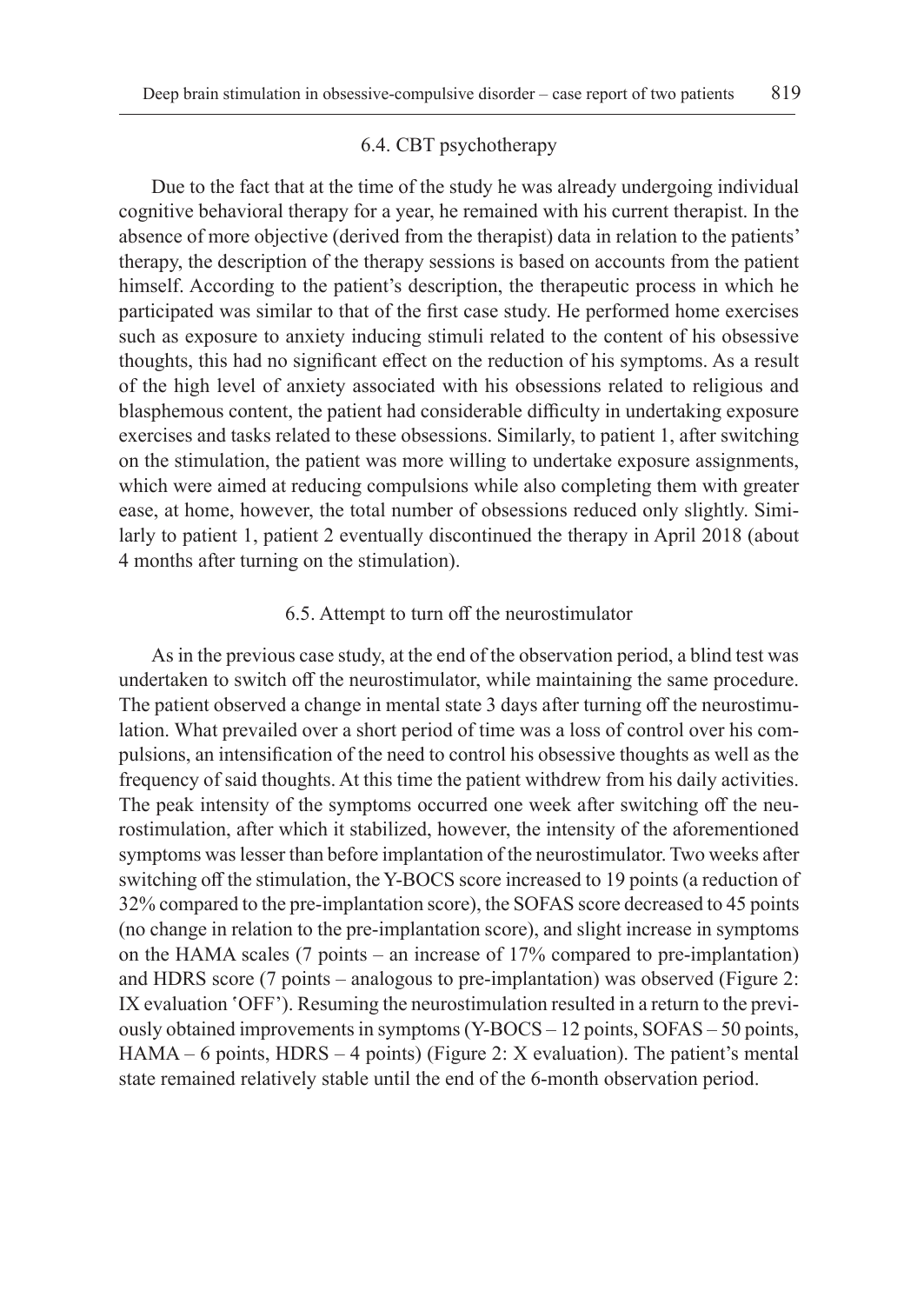#### **7. Conclusions and discussion**

The results obtained in both cases show the effectiveness of DBS in the reduction of obsessive-compulsive symptoms. Neurosurgical intervention was accepted and well tolerated by patients and proceeded without side effects, which corresponds to the experiences of patients from other studies [21]. In both patients who underwent the surgery, there were differences in improvement and subsequent regression of symptoms after switching off the stimulation. The first patient showed a reduction of 43% in the Y-BOCS score after the six-month follow up period, while in patient 2 there was a reduction of 64%. In both cases at the end of the follow-up period a slight decrease in depressive symptoms was noted. In patient 1, there was a slight reduction in the HDRS score – of 13%, while in patient 2 there was a reduction of 33%. There was a slight difference between the two patients in the HAMA scale: patient  $1 - a$  reduction of 2 points, and patient 2 – an increase of 2 points. This was similar to a study conducted by Fayad et al. [22] which showed a general decrease in the severity of OCD symptoms, measured using the Y-BOCS questionnaire, with a noticeable fluctuation of symptoms over the individual measurement points. In this study an increase in the severity of depressive symptoms in relation to the baseline level was noted. The authors point to life circumstances here as the probable cause of changes in depressive symptoms, while stressing that the study group is at high risk of developing depression. In contrast, the deterioration in the severity of anxiety symptoms observed in patient 2 is associated with co-morbid social anxiety.

The patients' mental state was carefully evaluated for potential DBS side effects on every appointment. No manic or hypomanic symptoms were observed. No psychometric tools were used to detect the severity of such symptoms. The researchers decided to include the aforementioned tools in future studies because the elevated mood is commonly reported as a side-effect of DBS in various neuroanatomical locations [23].

Similarities between the two cases can also be seen with regards to initial levels of functioning (pre-DBS), these include: the early onset of symptoms, low level of daily activity, including a lack of regular work and low level of social functioning. The differences are related to gender, the level of insight into the cause of their symptoms and the severity of OCD symptoms (35 and 28 points in the Y-BOCS, respectively). In the meta-analysis regarding the effectiveness of DBS and predictors of a positive response to treatment, conducted by Alonso et al. [19], no significant differences between the genders and the effectiveness of DBS were found. Differences in the reduction of symptoms in the presented cases are probably the result of the initial levels of symptom severity.

In the study by de Haan et al. [24], patients reported the subjective effectiveness of DBS interventions in the form of greater ease of involvement in tasks defined in their respective CBT course. Low involvement in therapy in both of the presented cases is in contradiction to data obtained by other authors. The differences in the presented data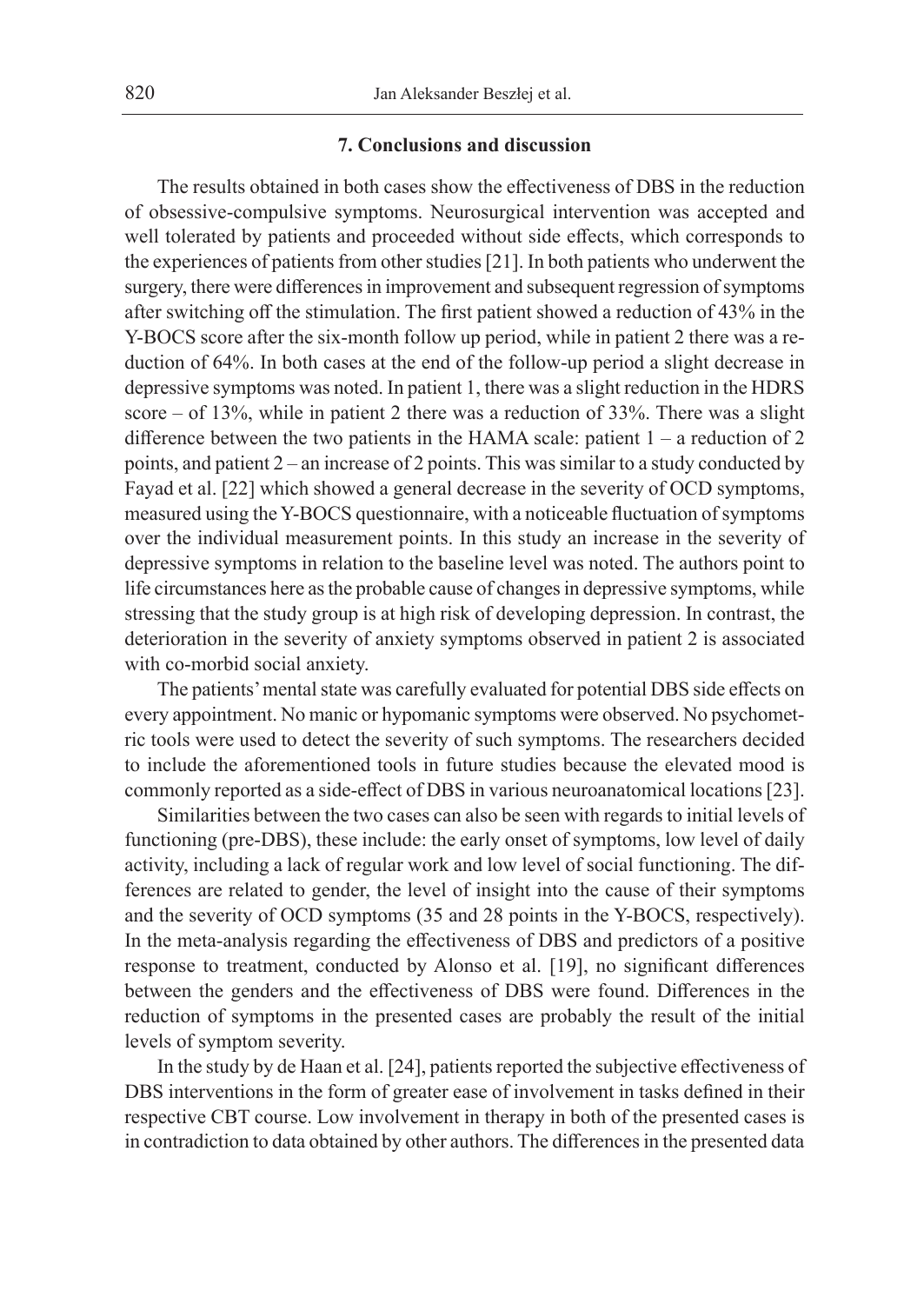may be due to how the concept of involvement in therapy is defined. The greater ease of performing the tasks by the patient during the therapy does not have to be associated with the general motivation to undertake or continue psychotherapeutic treatment. Patient 1 showed low motivation from the very beginning of therapy. Greater ease of engaging in tasks obtained through the use of neurostimulation may not have been enough to build motivation for psychotherapeutic treatment.

In the study by Mantione et al. [9], the original therapeutic protocol was modified to accommodate DBS patients. The authors pay special attention to the motivation needed to undertake therapy (reduction of symptoms), including expectations regarding therapy and life without symptoms. In addition, the authors describe the phenomenon they observed, whereby patients tend to ignore the positive effects of the procedure and focus their attention on the symptoms that have not yet subsided. This effect could also be observed in the patients described above. The proposed modifications of the therapeutic protocol include the introduction of additional interventions aimed at reducing negative beliefs about therapy, strengthening motivation by drawing the patient's attention to the positive changes achieved through the DBS. Following the assumption of researchers that CBT reduces compulsive symptoms with an adequate (allowing exposure) level of anxiety [9], in future cases it would be necessary to check whether the subsequent introduction of CBT (after further improvement of symptoms, especially in terms of anxiety reduction) would not be of greater benefit. Especially, taking into account the consequences of inappropriate interventions, which further reinforce the negative attitude of the patient towards therapy and potentially reduce the motivation to undertake any attempts to fight the symptoms.

In both cases, after cessation of the stimulation, there was a deterioration OCD symptoms, albeit with differing dynamics between patients. Patient 1 experienced an increase in symptoms within less than one hour of turning off the neurostimulator. Patient 2 reported worsening a few days after turning off the stimulation. A similar dynamics was observed when switching on stimulation – patient 1 reported improvement after a much shorter time than patient 2 (a difference of a few days). Recurrence of symptoms after cessation of the stimulation, recorded in patient 1, clearly shows the relationship between the severity of symptoms and DBS stimulation. In the case of patient 2, the improvement was more persistent and less dependent on stimulation, however, a gradual deterioration in the severity of symptoms was observed. The presented data suggest that DBS effectively reduces OCD symptoms.

In the presented cases it is important to note than after cessation of OCD symptoms secondary issues began to arise. The authors of the work on biographical disruption indicate the biographical significance of the DBS procedure by introducing the concept of 'burden of normality' [25]. Many years of life with an illness that affects all areas of functioning and a sudden resolution of symptoms, as a result of neurosurgical intervention, requires adaptation to a life free from said disruptions. In the case of both patients,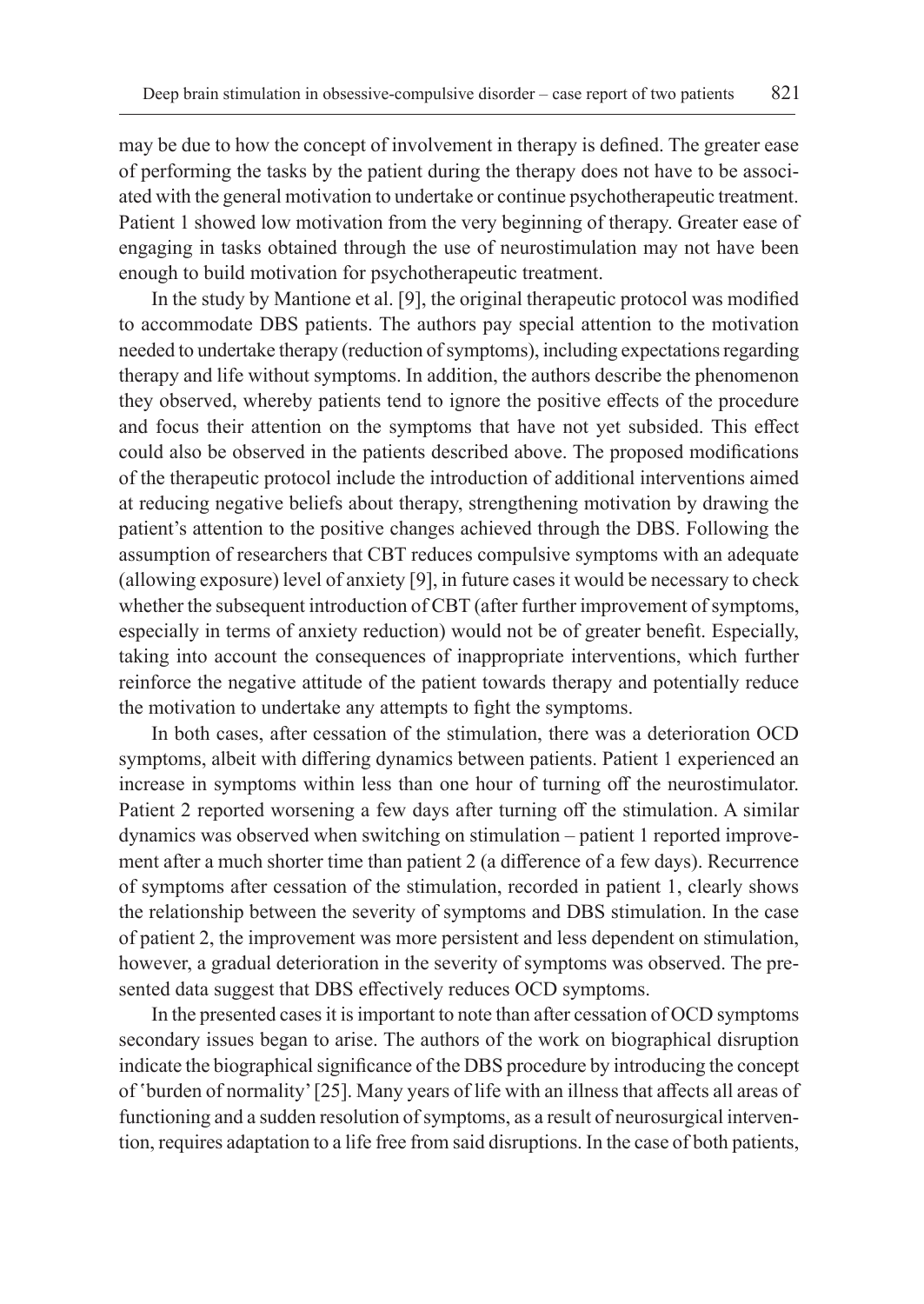despite a significant reduction in OCD symptoms, there was no significant improvement in the functioning of objective indicators (work, home duties, interpersonal relations). Previously, patients associated deficits in their functioning with OCD symptoms.

It should be mentioned that with further observation one can expect a progressive improvement in overall functioning. Similar dynamics, i.e., reduction of OCD symptoms without a satisfactory change in social and environmental performance in the first months after the start of stimulation, corresponds to the reports of other researchers [26].

# **Recapitulation**

- 1. The pilot study confirms that there is a group of OCD patients resistant to standard treatment regimens that may benefit from DBS.
- 2. The improvement observed after the use of DBS with concomitant pharmacotherapy and psychotherapy can be significant, however, this is in large part dependent on the patient's personality, family support network and home environment.
- 3. There is a need for further multicenter studies on the use of DBS in OCD and other psychiatric disorders refractory to treatment in order to formulate appropriate criteria for the qualification of patients and to find the best neuroanatomical sites in the brain for optimal stimulation.

#### **References**

- 1. Ruscio AM, Stein DJ, Chiu WT, Kessler RC. *The epidemiology of obsessive-compulsive disorder in the National Comorbidity Survey Replication*. Mol. Psychiatry 2010; 15(1): 53–63.
- 2. Eaton WW, Martins SS, Nestadt G, Bienvenu OJ, Clarke D, Alexandre P. *The burden of mental disorders*. Epidemiol. Rev. 2008; 30: 1–14.
- 3. Hirschtritt ME, Bloch MH, Mathews CA. *Obsessive-compulsive disorder: Advances in diagnosis and treatment*. JAMA 2017; 317(13): 1358–1367.
- 4. Abramowitz JS, Franklin ME, Foa EB. *Empirical status of cognitive-behavioral therapy for obsessive-compulsive disorder: A meta-analytic review*. Rom. J. Cogn. Behav. Psychother. 2002; 2(2): 89–104.
- 5. Foa EB. *Cognitive behavioral therapy of obsessive-compulsive disorder*. Dialogues. Clin. Neurosci. 2010; 12(2): 199–207.
- 6. Abramowitz J. *Effectiveness of psychological and pharmacological treatments for obsessivecompulsive disorder: A quantitative review*. J. Consult. Clin. Psychol. 1997; 65(1): 44–52.
- 7. National Institute for Health and Clinical Excellence. *Obsessive-compulsive disorder: Core interventions in the treatment of obsessive compulsive disorder and body dysmorphic disorder*. Leicester, London, UK: The British Psychological Society and The Royal College of Psychiatrists; 2006.
- 8. American Psychiatric Association. *Practice guideline for the treatment of patients with obsessivecompulsive disorder*. Arlington, VA: American Psychiatric Association; 2007.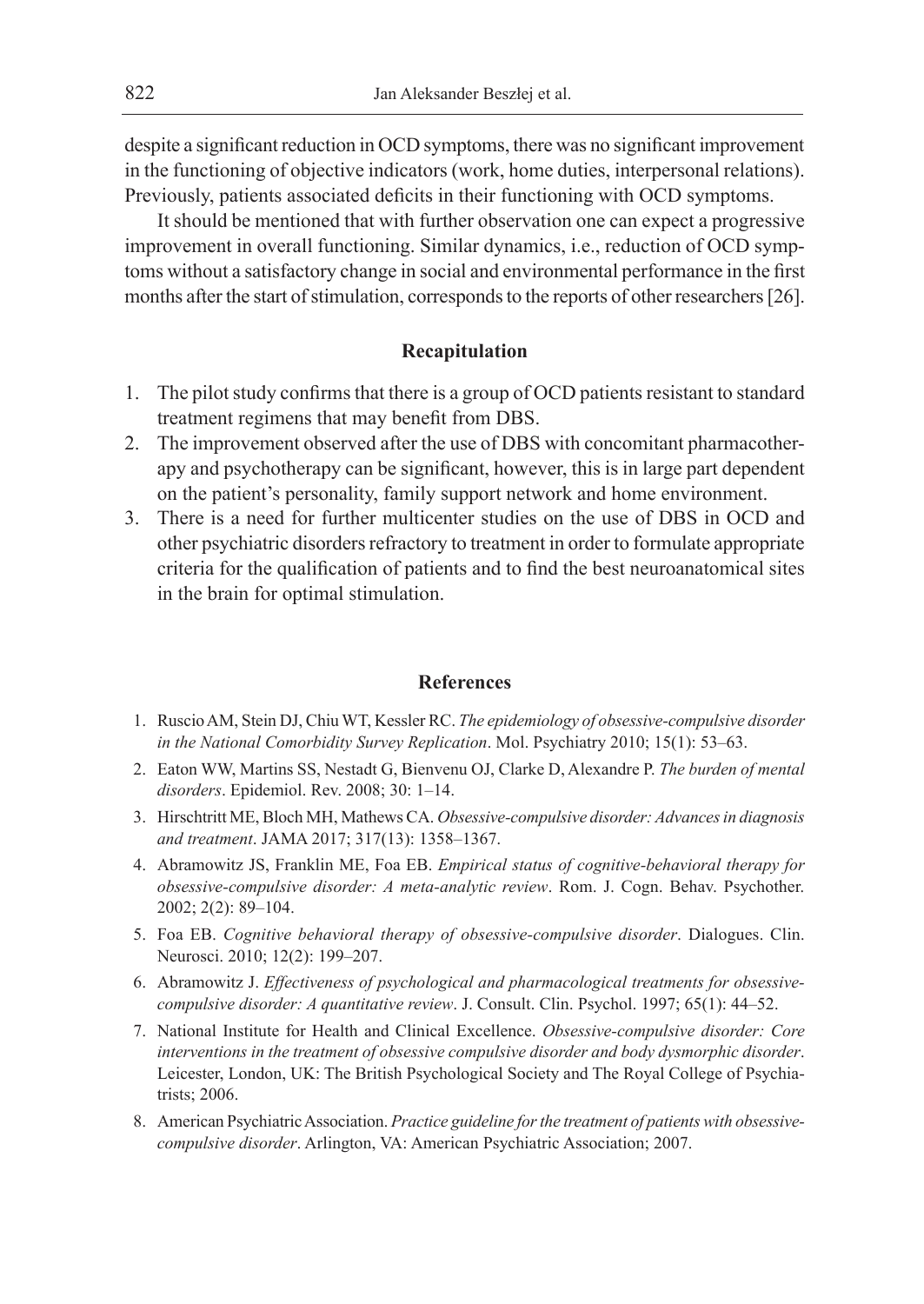- 9. Mantione M, Nieman DH, Figee M, Denys D. *Cognitive-behavioural therapy augments the effects of deep brain stimulation in obsessive-compulsive disorder*. Psychol. Med. 2014; 44(16): 3515–3522.
- 10. Hariz MI, Hariz GM. *Therapeutic stimulation versus ablation*. Handbook of Clinical Neurology. Brain Stimulation, Vol. 116 (3rd series). Lozano AM, Hallett M, editor. Elsevier B.V.; 2013.
- 11. Bekhtereva NP, Grachev KV, Orlova, AN, Iatsuk SL. *Utilisation of multiple electrodes implanted in the subcortical structure of the human brain for the treatment of hyperkinesis*. Zh. Nevropatol. Psikhiatr. Im. S S Korsakova 1963; 63: 3–8.
- 12. Benabid AL, Pollak P, Louveau A, Henry S, Rougemont de J. *Combined (thalamotomy and stimulation) stereotactic surgery of the VIM thalamic nucleus for bilateral Parkinson disease*. Appl. Neurophysiol. 1987; 50(1–6): 344–346.
- 13. Aouizerate B, Cuny E, Martin-Guehl C, Guehl D, Amieva H, Benazzouz A et al*. Deep brain stimulation of the ventral caudate nucleus in the treatment of obsessive-compulsive disorder and major depression. Case report*. J. Neurosurg. 2004; 101(4): 682–686.
- 14. Greenberg BD, Gabriels LA, Malone DA Jr, Rezai AR, Friehs GM, Okun MS et al. *Deep brain stimulation of the ventral internal capsule/ventral striatum for obsessive-compulsive disorder: worldwide experience*. Mol. Psychiatry 2010; 15(1): 64–79.
- 15. Jiménez-Ponce F, Nicolini H, Lozano AM, Piedimonte F, Salín R, Velasco-Campos F. *Electrical stimulation of the inferior thalamic peduncle in the treatment of major depression and obsessivecompulsive disorder*. World Neurosurg. 2013; 80(3–4): S30.e17–25.
- 16. Mallet L, Mesnage V, Houeto JL, Pelissolo A, Yelnik J, Behar C et al. *Compulsions, Parkinson's disease, and stimulation*. Lancet. 2002; 360(9342): 1302–1304.
- 17. Nuttin B, Cosyns P, Demeulemeester H, Gybels J, Meyerson B. *Electrical stimulation in anterior limbs of internal capsules in patients with obsessive-compulsive disorder*. Lancet 1999; 354(9189): 1526.
- 18. Sturm V, Lenartz D, Koulousakis A, Treuer H, Herholz K, Klein JC et al. *The nucleus accumbens: A target for deep brain stimulation in obsessive-compulsive – and anxiety-disorders*. J. Chem. Neuroanatomy 2003; 26(4): 293–299.
- 19. Alonso P, Cuadras D, Gabriëls L, Denys D, Goodman W, Greenberg BD et al. *Deep brain stimulation for obsessive-compulsive disorder: A meta-analysis of treatment outcome and predictors of response*. PLoS One 2015; 10(7): e0133591.
- 20. Mindus P, Rasmussen SA, Lindquist C. *Neurosurgical treatment for refractory obsessivecompulsive disorder: Implications for understanding frontal lobe function*. J. Neuropsychiatry Clin. Neurosci. 1994; 6(4): 467–477.
- 21. Blomstedt P, Sjöberg RL, Hansson M, Bodlund O, Hariz MI. *Deep brain stimulation in the treatment of obsessive-compulsive disorder*. World Neurosurg. 2013; 80(6): e245–253.
- 22. Fayad SM, Guzick AG, Reid AM, Mason DM, Bertone A, Foote KD et al. *Six-nine year follow-up of deep brain stimulation for obsessive-compulsive disorder*. PLoS One 2016; 11(12): e0167875.
- 23. Kohl S, Schönherr DM, Luigjes J, Denys D, Mueller UJ, Lenartz D et al. *Deep brain stimulation for treatment-refractory obsessive compulsive disorder: A systematic review*. BMC Psychiatry 2014; 14: 214.
- 24. Haan de S, Rietveld E, Stokhof M, Denys D. *Effects of deep brain stimulation on the lived experience of obsessive-compulsive disorder patients: In-depth interviews with 18 patients*. PLoS One 2015; 10(8): e0135524.